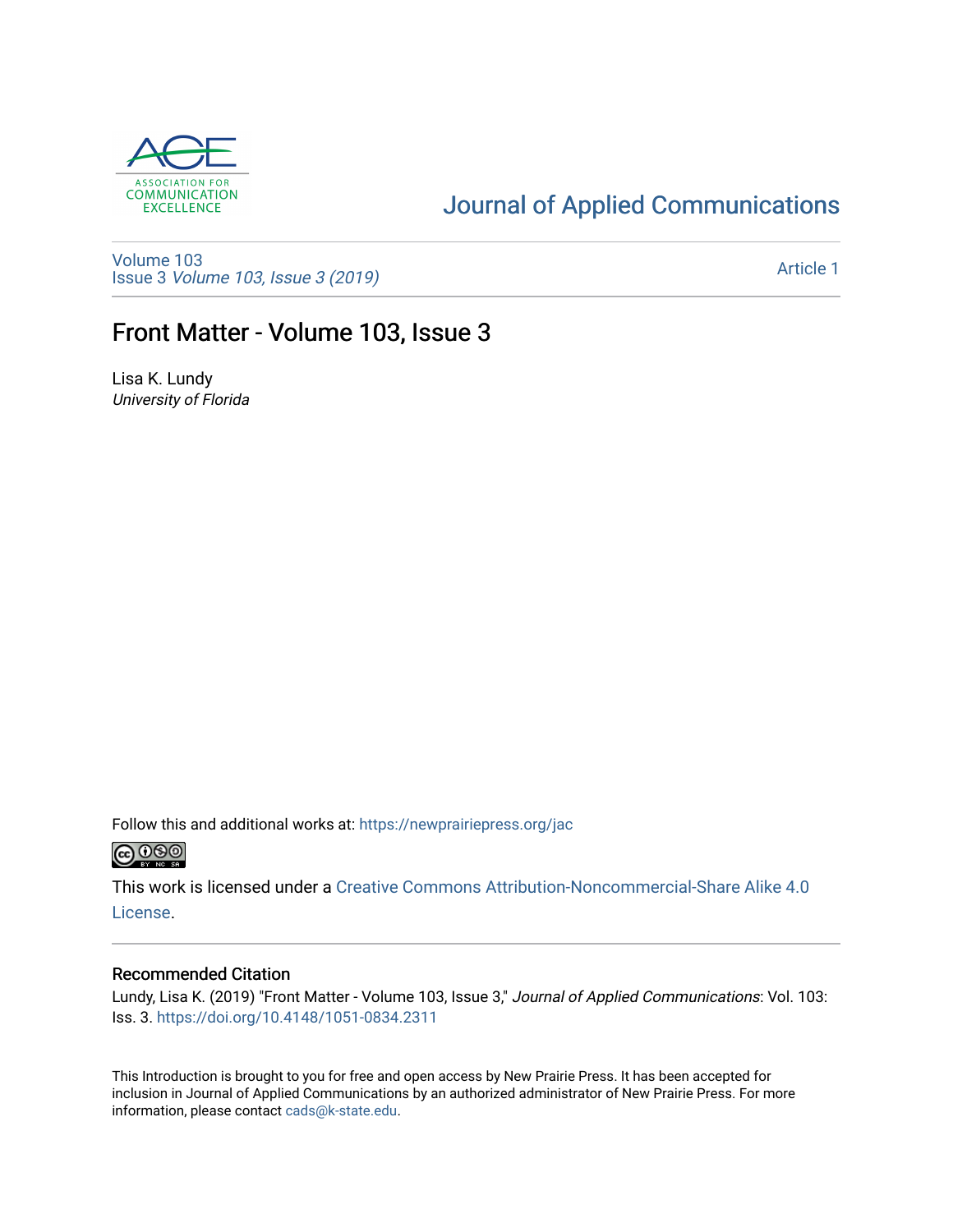#### Front Matter - Volume 103, Issue 3

#### Abstract

Lists JAC Editorial Board, ACE leadership, and information related to each.

This introduction is available in Journal of Applied Communications: <https://newprairiepress.org/jac/vol103/iss3/1>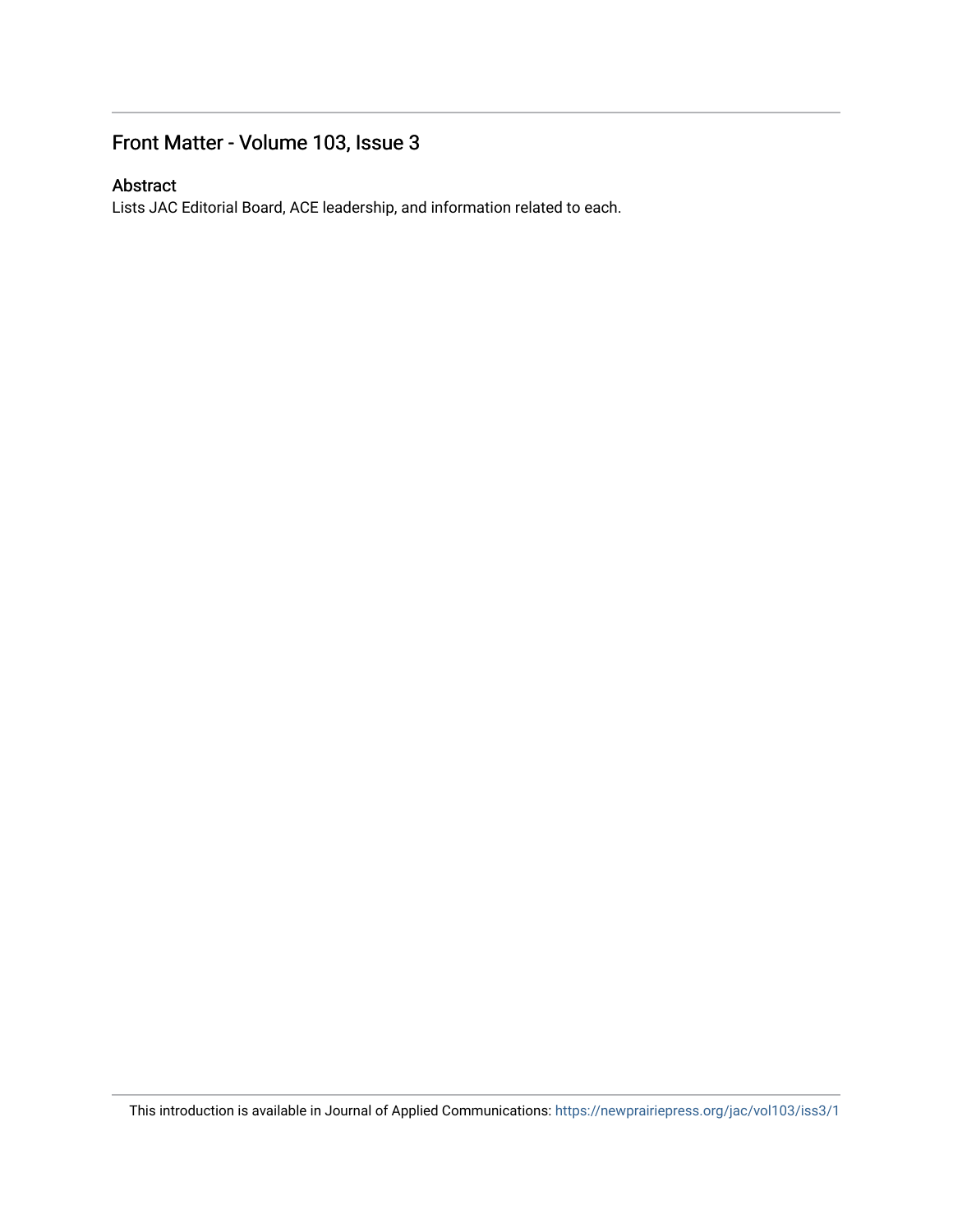

**ASSOCIATION FOR COMMUNICATION EXCELLENCE** 

# JOURNAL OF APPLIED COMMUNICATIONS

Official journal of the Association for Communication Excellence in Agriculture, Natural Resources, and Life and Human Sciences

ISSN 1051-0834 Volume 103 | No. 3 | 2019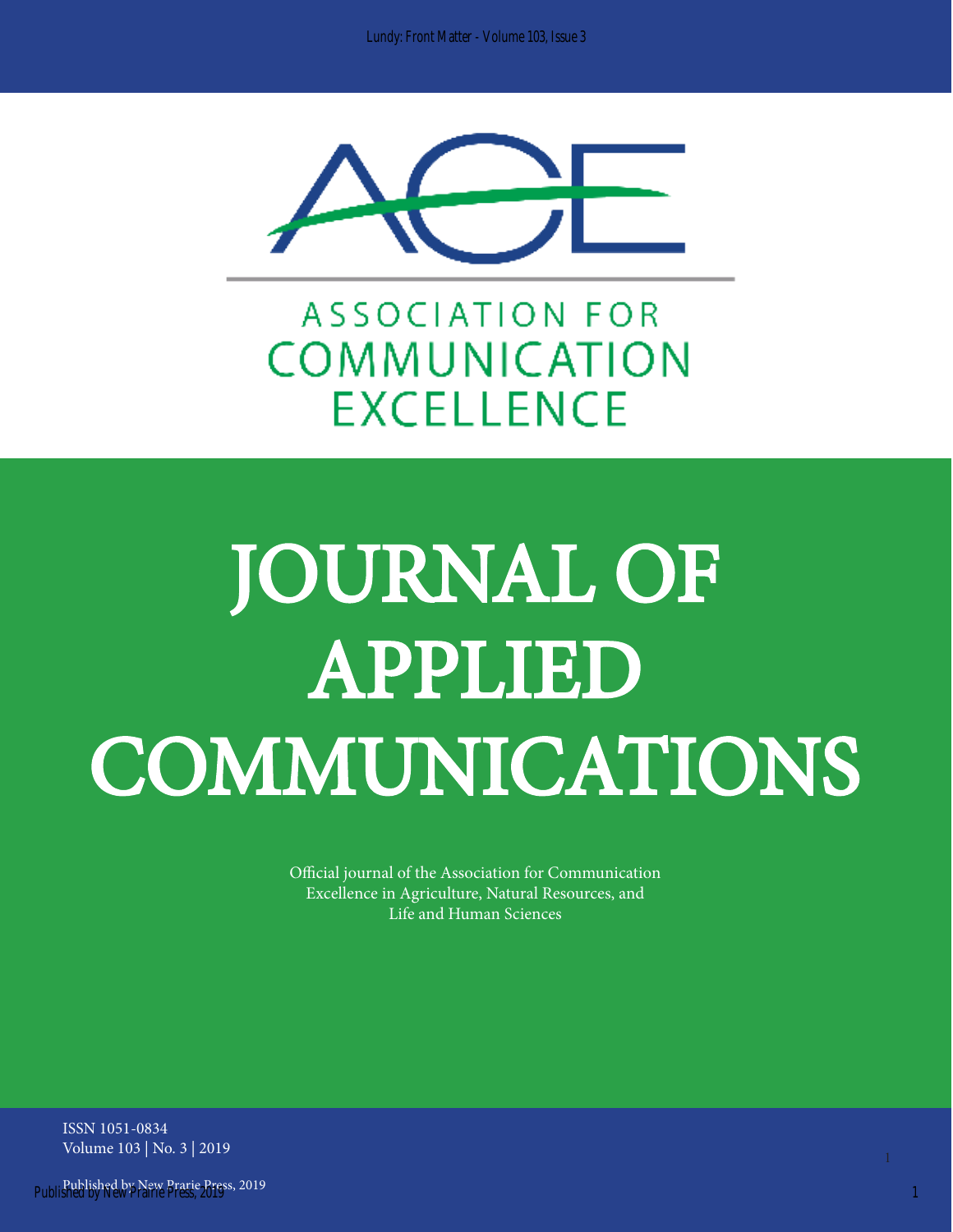*Journal of Applied Communications, Vol. 103, Iss. 3 [2019], Art. 1*

# JOURNAL OF APPLIED COMMUNICATIONS

## Editorial Board

Quisto Settle, Chair Oklahoma State University

Abigail Borron University of Georgia

Karen Cannon Cal Poly State University, San Luis Obispo

Erica Irlbeck Texas Tech University

Lulu Rodriquez ACE Research Director (ex-officio member) University of Illinois Urbana-Champagne

Joy Rumble The Ohio State University

## Editors

Executive Editor Lisa K. Lundy University of Florida

Managing Editor Katie Abrams Colorado State University

#### https://newprairiepress.org/jac/vol103/iss3/1 DOI: 10.4148/1051-0834.2311

# About JAC

The Journal of Applied Communications (JAC) is the premiere publication addressing developments in theory, practice, and teaching pertaining to agricultural communication. The emphasis of all manuscripts is the exploration of communication processes, producers, messages, products, audiences, and/or effects. Articles connecting theory and practice are valued. Scholarly manuscripts submitted to this journal undergo rigorous double-blind peer review.

# Aims & Scope

- Publishes original research addressing communication topics related to agriculture, food, natural resources, life, and human sciences.
- •Communication is broadly defined to encompass approaches in journalism, strategic communication, public relations, advertising, marketing, visual communication, popular media, outreach, institutional communication, and international communication.
- •Additionally, articles that address the scholarship of teaching and learning in agricultural communications are appropriate.
- •The journal accepts articles that use empirical-analytic, interpretive, and historical approaches, as well as research advancing methodologies.
- •In addition to original research, JAC publishes commentaries both scholarly and professional - that address pertinent topics and reviews of books, software, and other technologies.

# About This Digital Edition

Volumes on this site represent content from 1969 - present. Volume 52 (1969) - vol. 61, no. 2 (Apr-June 1978) were published as ACE. From vol. 61, no. 3 (Oct-Nov. 1979) - vol. 73 (1989), the journal was known as ACE Quarterly (ISSN 0884-9293). It changed titles to Journal of Applied Communications (ISSN 1051-0834 (print); 2476- 1362 (electronic) in 1990 with volume 74.

2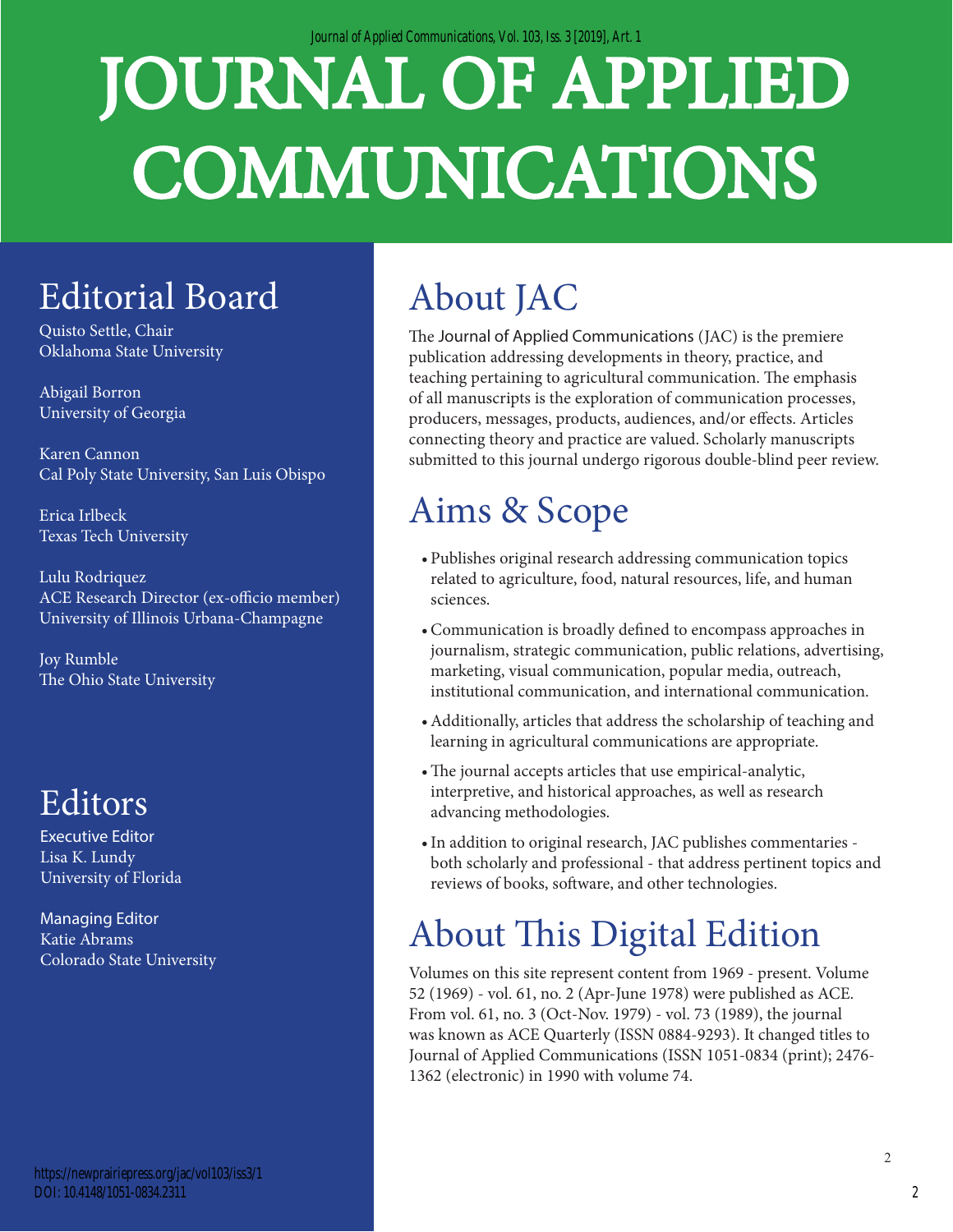## ACE Board of Directors

President Doug Edlund University of Tennessee Institute of Agriculture

President-elect Jennifer Alexander Oregon State University

Vice President LaRachelle Smith Table SALT Group Student Leadership Development Institute

Past President Elizabeth Gregory North Mississippi State University

**Treasurer** Jefferson Miller University of Arkansas

Retirees Director Linda Benedict LSU Ag Center Communications

Learning Community Director Lori Greiner Virginia Cooperative Extension

Professional Development **Director** Craig Woods Oklahoma State University

Research Director Lulu Rodriguez University of Illinois at Urbana-Champaign

Marketing Director Matt Browning West Virginia State University

Membership Director Tobie Blanchard LSU College of Agriculture

Development Officer Brian Meyer Iowa State University

## ACE Mission

ACE develops professional skills of education, government, and research communicators and information technologists to extend knowledge about agriculture, natural resources, and life and human sciences to people worldwide.

## ACE Office

North Grove Corportate Park 8120 N. Lehigh Avenue, Suite 100 Morton Grove, IL 60053 (847) 647-8861 DebR@celticchicago.com

## Publication Agreement

Copyright: In order for a submitted work to be accepted and published by the Journal of Applied Communications, the author(s) agree to transfer full copyright of the work to ACE– this includes full and exclusive rights to the publication in all media now known or later developed, including but not limited to electronic databases, microfilm, and anthologies.

Author Warranties: The author(s) represent(s) and warrant(s) the following conditions: that the manuscript submitted is his/her (their) own work; that the work has been submitted only to this journal and that it has not been previously published; that the article contains no libelous or unlawful statements and does not infringe upon anyone else's copyright. The authors agree that if there is a breach of any of the above representations and warranties that (s)he (they) will indemnify the Publisher and Editor and hold them blameless. If an earlier version of the paper was presented at a conference, the author must acknowledge that presentation and the conference.



This work is licensed under the Creative Commons Attribution-NonCommercial-ShareAlike 3.0 Unported License. To view a copy of this license, visit http:// creativecommons.org/licenses/by-nc-sa/3.0/ or send a letter to Creative Commons, 171 Second Street, Suite 300, San Francisco, California, 94105, USA.

3